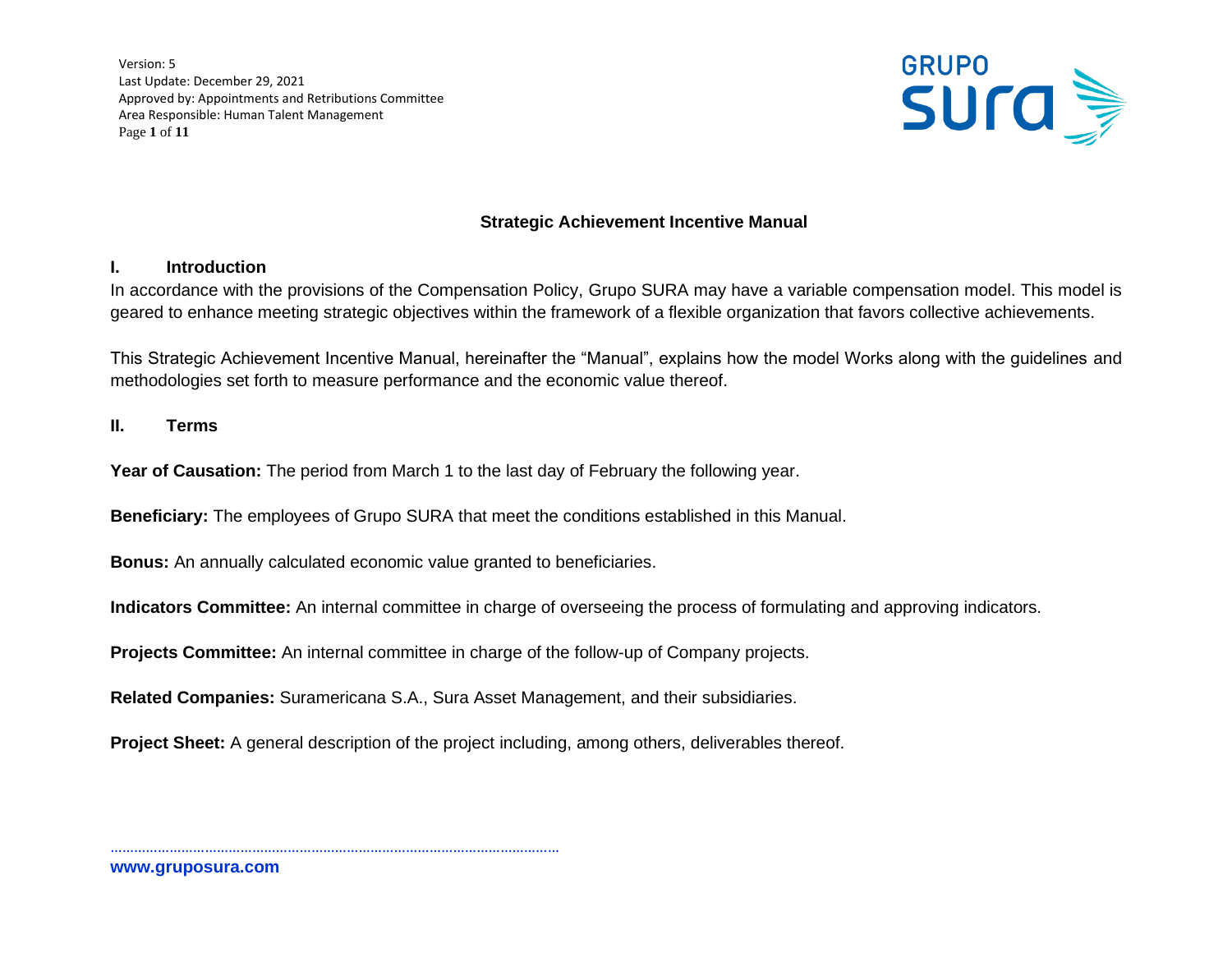Version: 5 Last Update: December 29, 2021 Approved by: Appointments and Retributions Committee Area Responsible: Human Talent Management Page **2** of **11**



**Multiplier:** Refers to a determined number of salaries of the employee used as the basis for the calculation of a Bonus, depending on its level and independent of the position.

**Level:** Every employee is classified at a level based on the valuation scale or methodology used by the Company.

**Bonus Recognition and/or Causation:** The recognition and payment of a bonus to beneficiaries, without prejudice to the other conditions of this Manual, requires the fulfillment of indicators and remaining in the Company as appropriate.

**Agreed Leave:** Leaving by mutual agreement between the employee and the Company, or an employee transferred to a Related Company of Grupo SURA.

#### **III. Scope and Framework**

The scope of this model applies to every employee of Grupo SURA. However, the application of the guidelines herein is subject to the position level.

| <b>Position Level</b>         |  |
|-------------------------------|--|
| President                     |  |
| <b>Vice President</b>         |  |
| Manager                       |  |
| <b>Director</b>               |  |
| Coordinator                   |  |
| Specialist                    |  |
| Analyst                       |  |
| <b>Assistant to President</b> |  |
| Assistant                     |  |

**www.gruposura.com**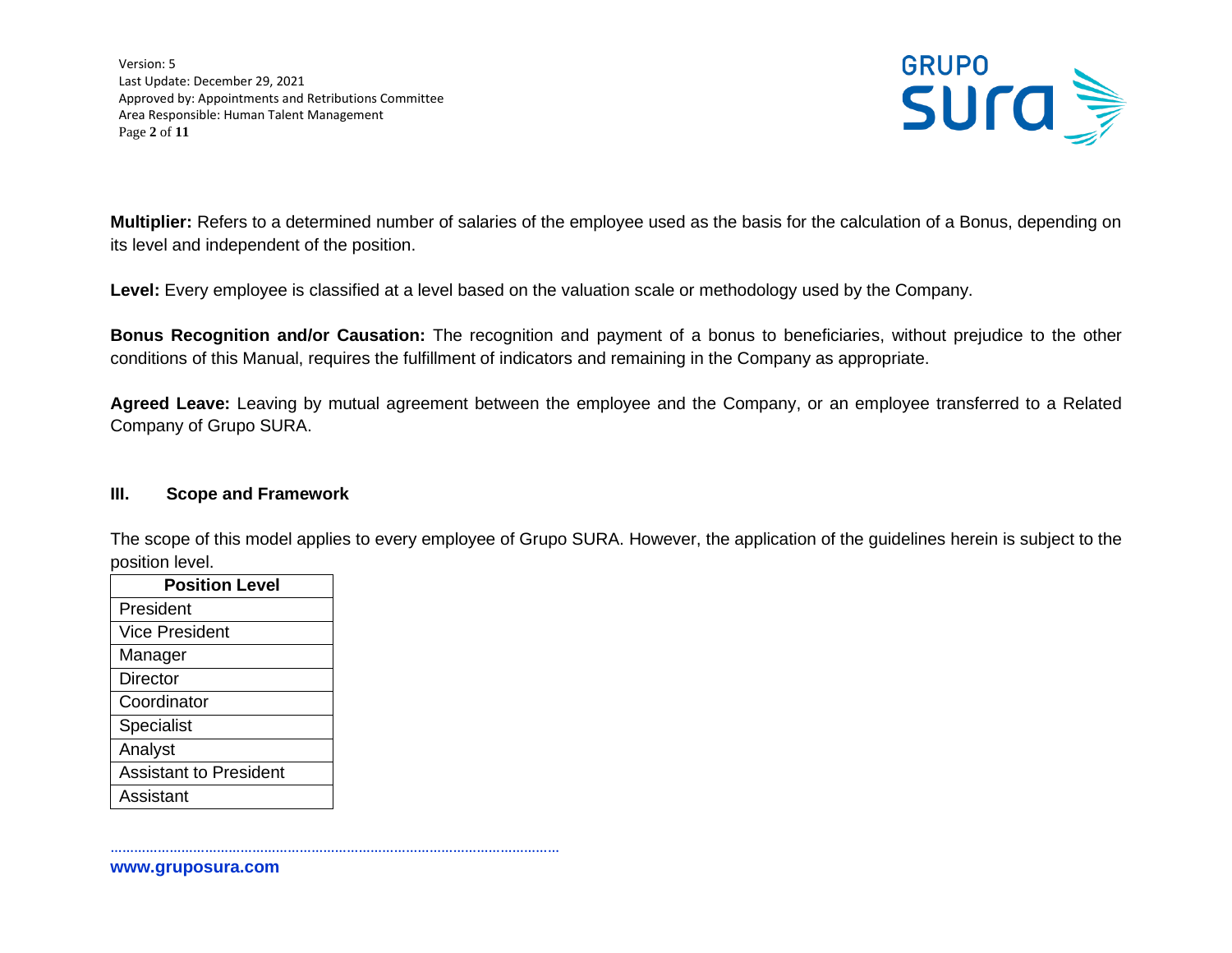Version: 5 Last Update: December 29, 2021 Approved by: Appointments and Retributions Committee Area Responsible: Human Talent Management Page **3** of **11**



# **IV. Eligibility**

To access the foregoing benefits, Grupo SURA must comply with the short-term ROE determined for the fiscal year immediately before the closing date of the causation period. Otherwise, these benefits shall not be recognized.

In any case, the total amount of the bonus shall never exceed 10% of the Net Income. If so, the amount shall be adjusted proportionally and pro-rata among the participants

### **V. Indicators Committee**

This Committee is in charge of monitoring the formulation, follow-up, and approval of indicators.

This Committee comprises:

• Vice President of Legal Corporate Affairs

……………………………………………………………………………………………………

- Vice President of Business Development and Finance
- Human Talent Manager
- Strategic Development and Projects Manager

The Auditor will attend as a guest in the meetings that the Committee deems necessary, so as not to affect its Independence since it is responsible for auditing the results, calculations and criteria applied to the payment of the incentive at the end of the causation period.

This Committee should meet no less than twice a year, and record its conclusions in Minutes.

## **VI. General Conditions**

• The Strategic Development and Projects Management will assist in the process of determining and monitoring the indicators, ensuring their alignment with the Company's strategy.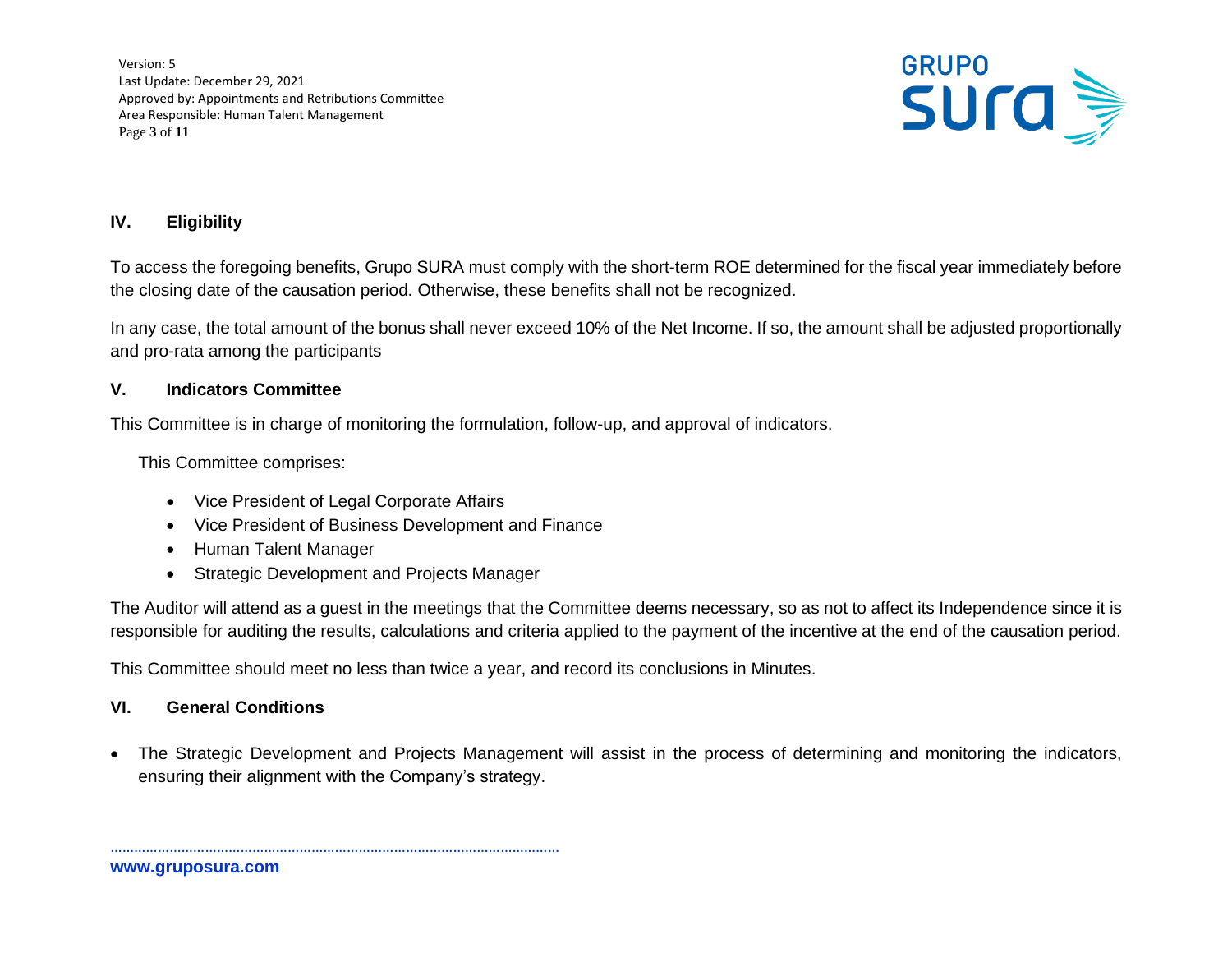Version: 5 Last Update: December 29, 2021 Approved by: Appointments and Retributions Committee Area Responsible: Human Talent Management Page **4** of **11**



- The period used to measure the indicators will correspond to the causation year. Those indicators that correspond to financial or accounting metrics will begin their measurement period on January 1 and end on December 31.
- There are cross-sectional indicators for the entire organization related to the sustainable profitability strategic goal, that is, a financial indicator and harmonious development indicator representing 50% each. Each year, the determination or percentage of these indicators may be defined in line with the Company's strategy.

### **VII. Type of Indicators**

To calculate the Bonus, and once the eligibility of item IV above has been met, the result of the sustainable profitability indicators is taken into account (financial and harmonious development).

## **a. Determination of indicators:**

……………………………………………………………………………………………………

Indicators shall be proposed by the Indicators Committee, which in turn establishes the form of measurement and the target. These indicators will be approved first by the President, followed by the Board's Appointments and Retributions Committee.

Human Talent Management will be responsible for consolidating and reporting information related to the indicators of the entire organization.

The determination of these indicators should ensure that they are **challenging, clear, measurable, and achievable.** They should be aligned with the Company's strategic steering.

Indicators may relate to sustainability profitability targets (financial or harmonious development) and projects.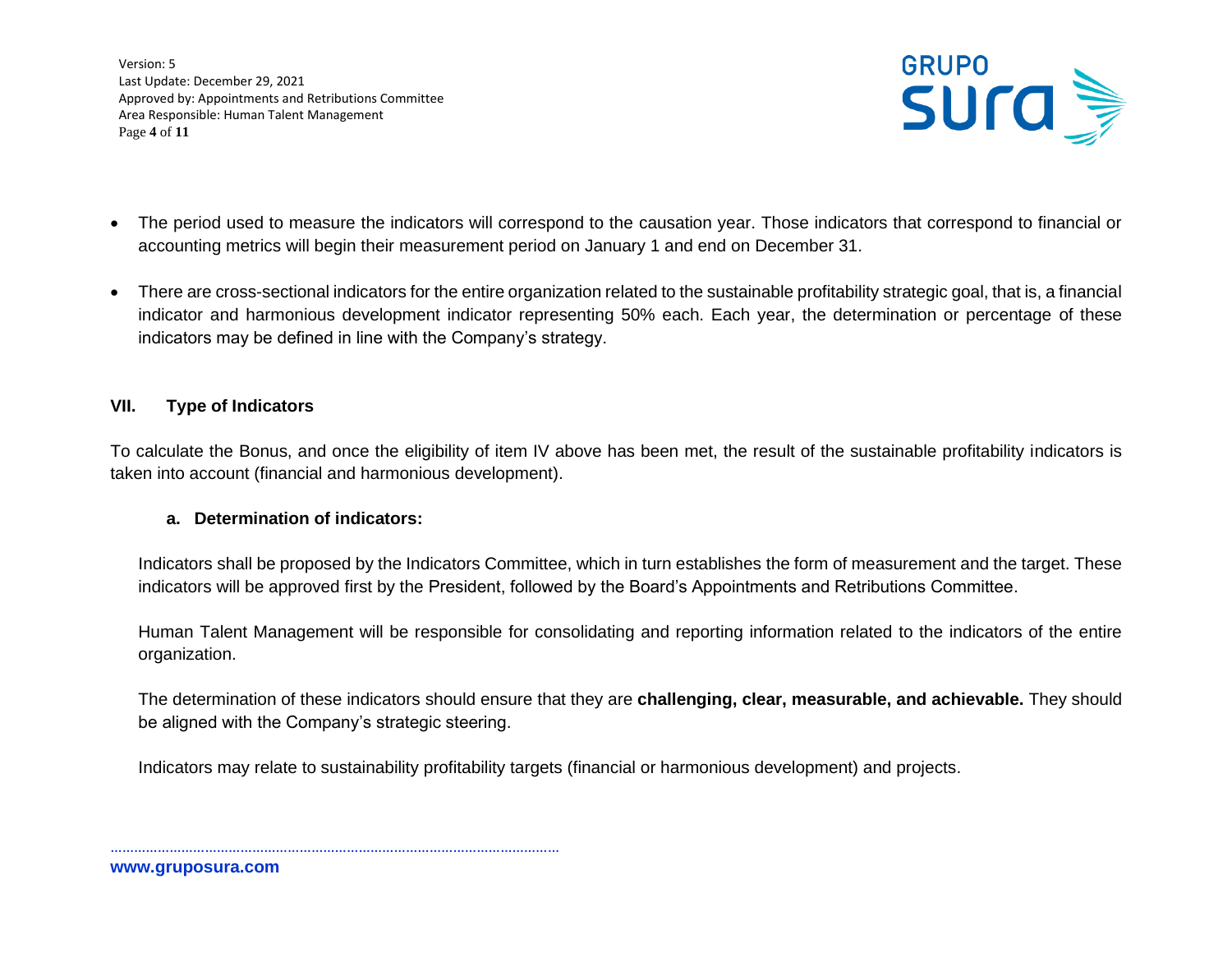Version: 5 Last Update: December 29, 2021 Approved by: Appointments and Retributions Committee Area Responsible: Human Talent Management Page **5** of **11**



- **Targets:** Depending on what the Company wants to achieve specific targets will be set for indicators related to sustainable profitability (financial or harmonious development).
- **Projects:** A set of interrelated and coordinated actions to meet a high-impact target related to the harmonious development and/or financial targets. This requires coordination and use of resources (money, people, or time), and requires the intervention and decision of several areas for its execution. Its description should be included in the project sheet and approved by the Company's Projects Committee, which in turn is in charge of following up its compliance.

### **b. Measurement**

- **Harmonious development targets:** These indicators are rated in the compliance table where a target and the compliance scale thereof should be determined, and specify the individual equivalent rating.
- **Financial targets of investment performance:** The form of measurement and targets of these indicators are determined by the adjusted equity profitability metrics, all consistent with the strategic targets. The results of the year corresponding to the financial statements of the beginning of the causation year will be taken into account. For the levels of President, Vice President, Auditor, and Manager, these indicators are divided into short-term and long-term components. The rest of the levels only take into account short-term results.

Short-term targets a determined every year based on the projection made by the Vice President of Business Development and Finance and approved by the corresponding body.

The long-term target is determined every three (3) years.

……………………………………………………………………………………………………

**www.gruposura.com**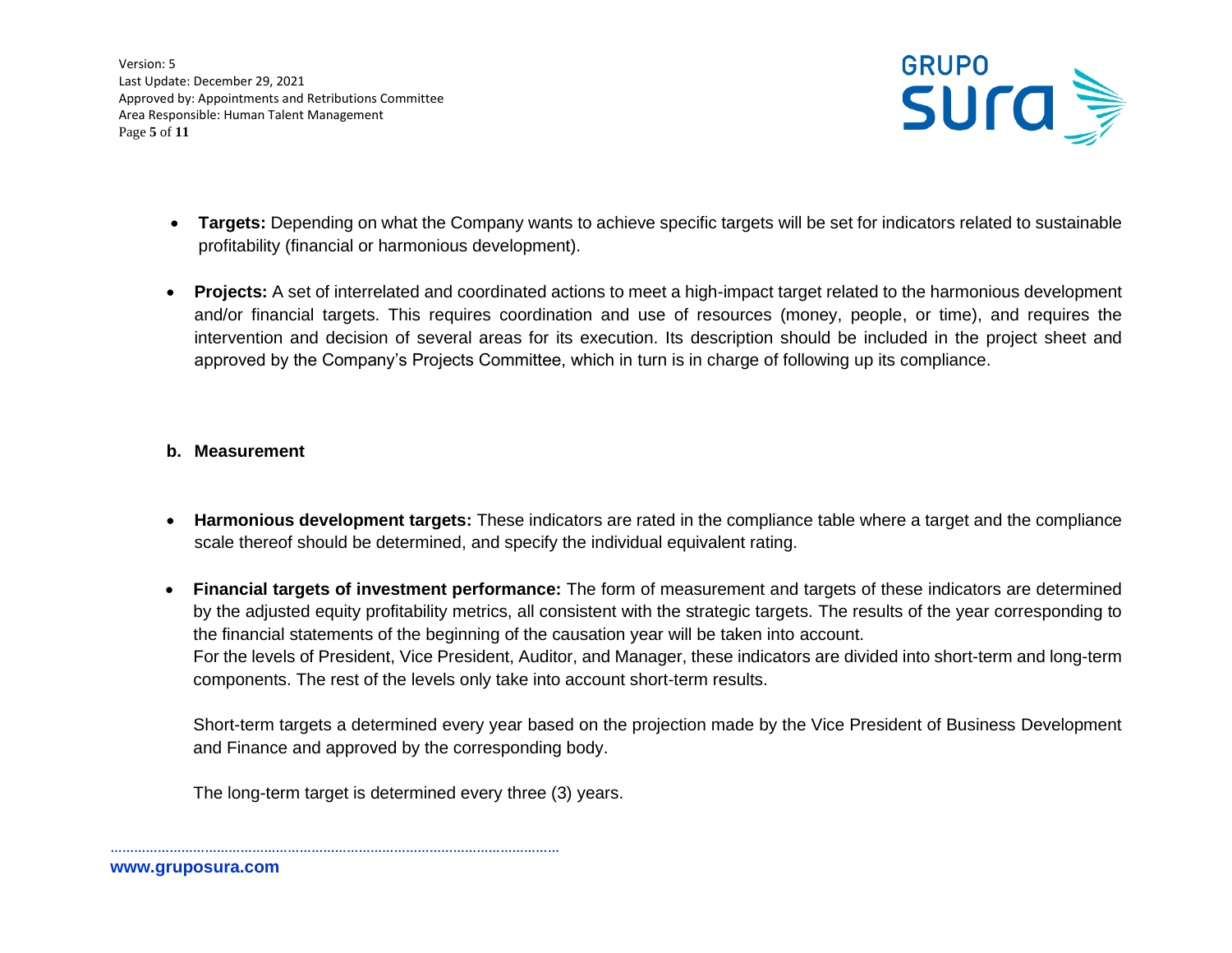Version: 5 Last Update: December 29, 2021 Approved by: Appointments and Retributions Committee Area Responsible: Human Talent Management Page **6** of **11**



# **Definition of ROE and Path of ROE:**

**ROE Grupo SURA:** Refers to the average proforma Profit/Equity formula, whereas:

1. The adjusted profit is derived from the consolidated result of the parent Company excluding intangible amortizations associated with acquisitions (this expense is returned or not taken into account in proportion to the percentage of ownership in every investment), and taken as an after-tax return the estimated budget of SURA AM each year. This last adjustment is made to normalize profits and to avoid affecting the metrics due to the usual volatility observed in capital market valuations.

2. The proforma equity is equivalent to the share of Grupo SURA in the operating equity of its investments, minus the net liability present in the Holding Company. The operating equity is understood as that which does not include the assets related to crossshareholdings between Grupo Argos, Grupo Nutresa, and Grupo SURA.

**Long-term Path of Adjusted ROE:** The path determined by consolidated projects prepared and discussed with the Board of Directors. This path is based on the SURA AM MTP, Suramericana's preliminary 5-year plans, and projects for related investments (Bancolombia, Argos and Nutresa), which in turn capture the recent trajectory of the companies and Grupo SURA's profitability growth and recovery expectations.

## **c. Weight parameters**

50% of financial indicators and 50% of harmonious development indicators.

# **d. Follow-up, review and adjustment:**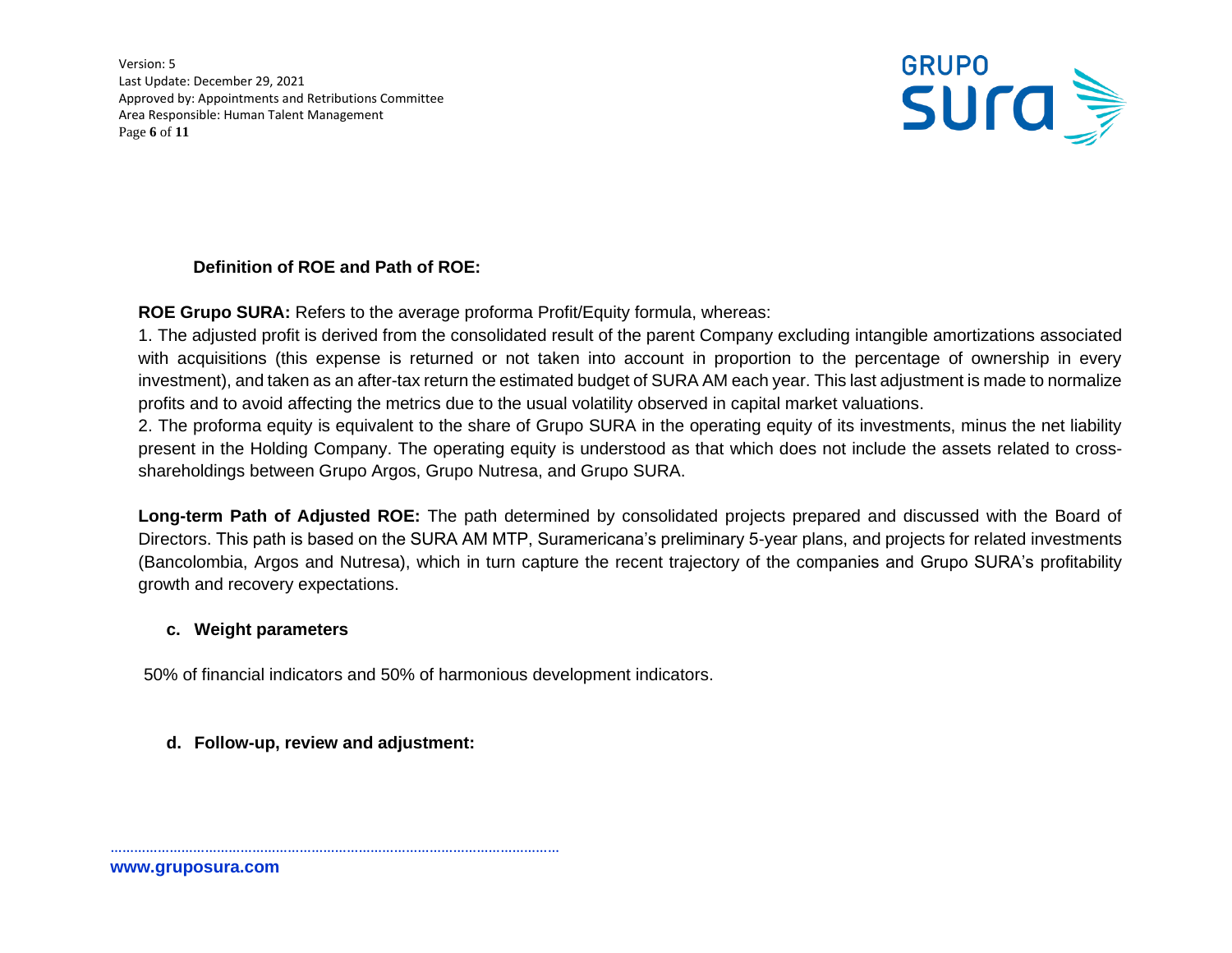Version: 5 Last Update: December 29, 2021 Approved by: Appointments and Retributions Committee Area Responsible: Human Talent Management Page **7** of **11**



- Progress of the scenarios is monitored no less than twice a year, in accordance with the schedule of meetings of the Indicators Committee.
- In the exceptional case that a change of any indicators is needed, this must be submitted to the Indicators Committee for consideration.
- The maximum deadline to change indicators will be October 31 of the causation year. In any case, if for reasons of strategy, force majeure, or exceptional cases that are unforeseeable take place that affects compliance with any indicators, the change may be assessed by the Indicators Committee or the Appointments and Remuneration Committee.

### **e. Final assessment and consolidation:**

- The maximum deadline to meet every indicator will be the last business day of February.
- In March, the Human Talent Management will gather and consolidate the information of indicators with their final ratings.
- Final compliance with the indicators must be presented to and approved by the Indicators Committee.
- Internal Audit will review compliance with indicators at the end of the causation year.
- Audited compliance shall be submitted for final approval by the Appointments and Retributions Committee.

## **VIII. Conditions to calculate and pay the Bonus**

- The Bonus is an annual compensation and **NOT** part of the salary per se.
- The Bonus is paid with the **salary earned by the beneficiary as of December 31** of the year prior to its payment.
- The period in which the indicators are evaluated will be the causation year.
- To become a beneficiary, every employee must comply with the guidelines listed in this Manual.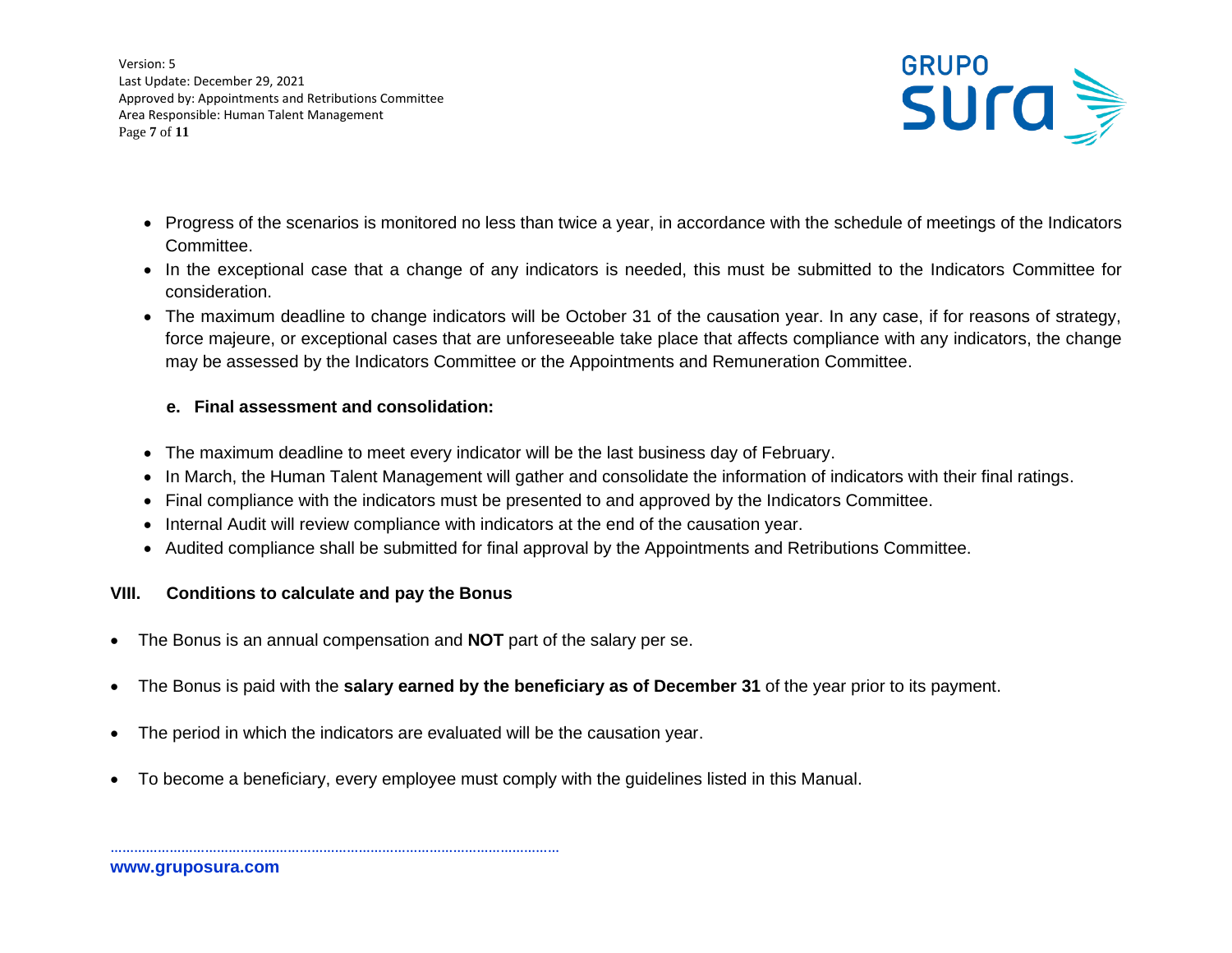Version: 5 Last Update: December 29, 2021 Approved by: Appointments and Retributions Committee Area Responsible: Human Talent Management Page **8** of **11**



- Every year, the Appointments and Retributions Committee of the Board is responsible for approving the calculation and payment of the bonus.
- The conditions for determining the amount of the bonus and the form in which it will be paid annually to every employee based on the position level.
- The bonus will be calculated using the following formula:

……………………………………………………………………………………………………

Amount of the Bonus = (Salary as of Dec. 31)  $\times$  (Multiplier)  $\times$  (Compliance with total indicators)

- **Multiplier:** The amounts of the bonus multiplier along with their payment schedule will depend on the position level as described below:
	- **a. Payment in cash:** Applies to sixty percent (60%) of the amount of the bonus for the President, Vice President, and Manager, and to one hundred percent (100%) for the rest of the levels. This payment shall be made no later than in the month of April following the causation year of the bonus.
	- **b. Participation units of an institutional plan that invests in Grupo SURA stocks:** This applies to forty percent (40%) of the bonus for the President, Vice President, and Manager. This amount is allocated to an institutional plan that invests in stocks of Grupo de Inversiones Suramericana S.A. (hereinafter, the "Stocks"), and is managed by Protección S.A. The plan Administrator will purchase the stocks within the month following the bonus payment which is made in cash.

The holder of the Stocks is the Voluntary Pensions Fund (hereinafter, the "Fund"), but the participation of every beneficiary in participation units of the Fund is identified in the institutional plan, which will be subject to the following conditions and terms: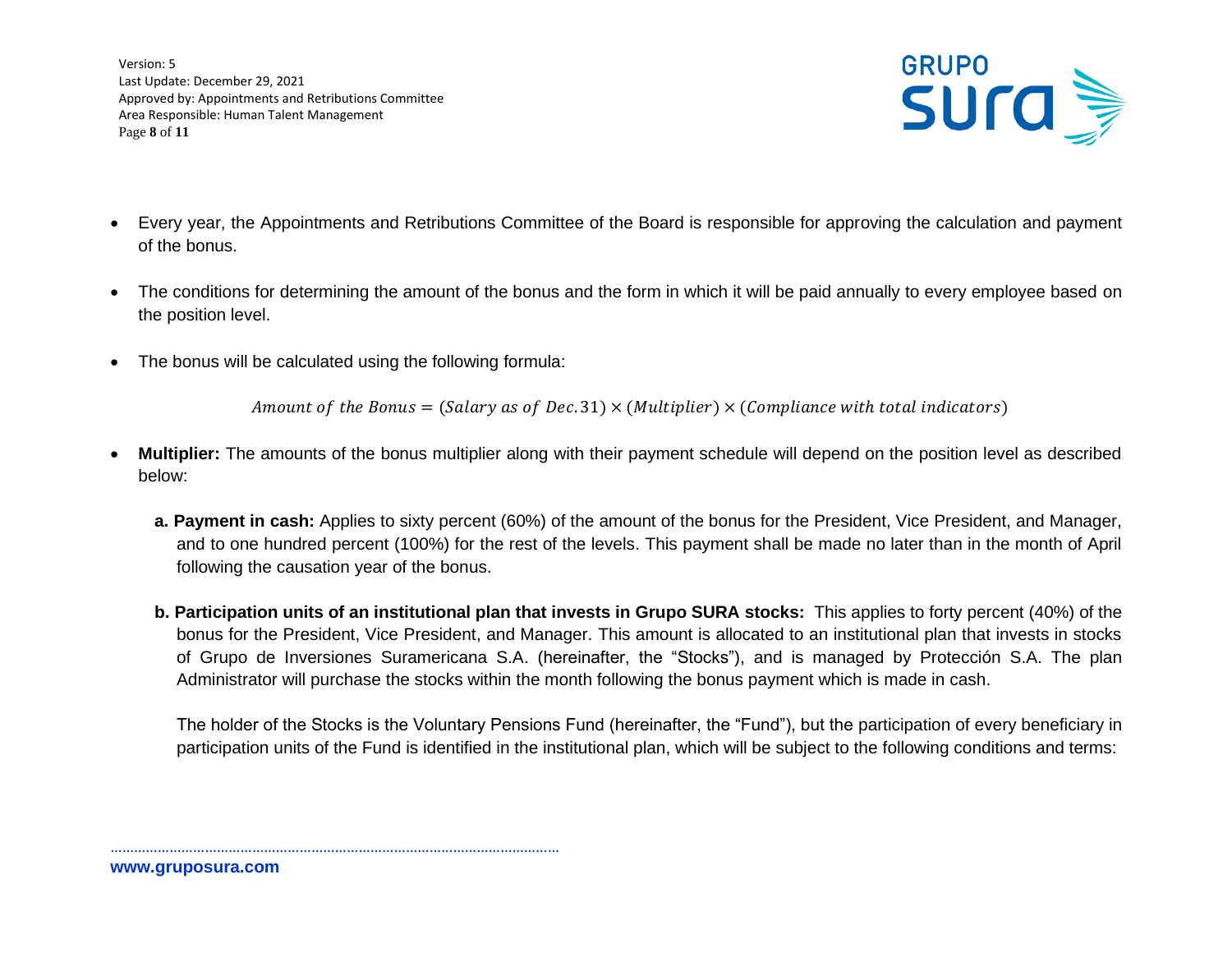Version: 5 Last Update: December 29, 2021 Approved by: Appointments and Retributions Committee Area Responsible: Human Talent Management Page **9** of **11**



- $\circ$  Participation Units will be consolidated in favor of the beneficiary in year 5, provided the employee remains employed by the Company or one of the Related Companies. The employee will only be able to dispose of them once the investment period has been fulfilled. This period shall be five (5) years. The rights over the Participation Units shall be at the disposal of the beneficiary before the abovementioned term in the event of dismissal without just cause, retirement due to pension, disability pension, death, or the employer so establishes in a retirement agreement with the beneficiary. In any case, when employee dismissal is due to issues of fraud or fraudulent actions, the Participation Units are not consolidated in favor of the beneficiary. As far as employees transferred between Related Companies, the consolidation period will continue.
- o The Company is not responsible for the loss of value of the Stocks which are part of the institutional plan.
- o Dividends generated by the Stocks will be used to purchase stocks and will be distributed proportionally among the beneficiaries of the institutional plan.
- The bonus is granted provided the employee has remained in the Company during the causation year for at least four (4) continuous or discontinuous months under the same employment agreement, and this agreement is not terminated at the time of payment (unless otherwise indicated at the time of termination, with the prior authorization of the Indicators Committee). The bonus will be proportional to the time worked during the causation year.

In any case, the foregoing shall not apply to the scheme of Participation Units of an institutional plan that invests in stocks of Grupo SURA, considering that for the recognition of this bonus its consolidation is required along with the fulfillment of indicators, the time of permanence in the Company for the following 5 years, as of the last day of February of the causation year.

| <b>Bonus Scheme</b>      | <b>Requirements of the Moment of Recognition</b>            |
|--------------------------|-------------------------------------------------------------|
| 40% stocks of Grupo SURA | Fulfillment of indicators and 5-year stay in the<br>Company |
| 60% in cash              | Fulfillment of indicators                                   |

**www.gruposura.com**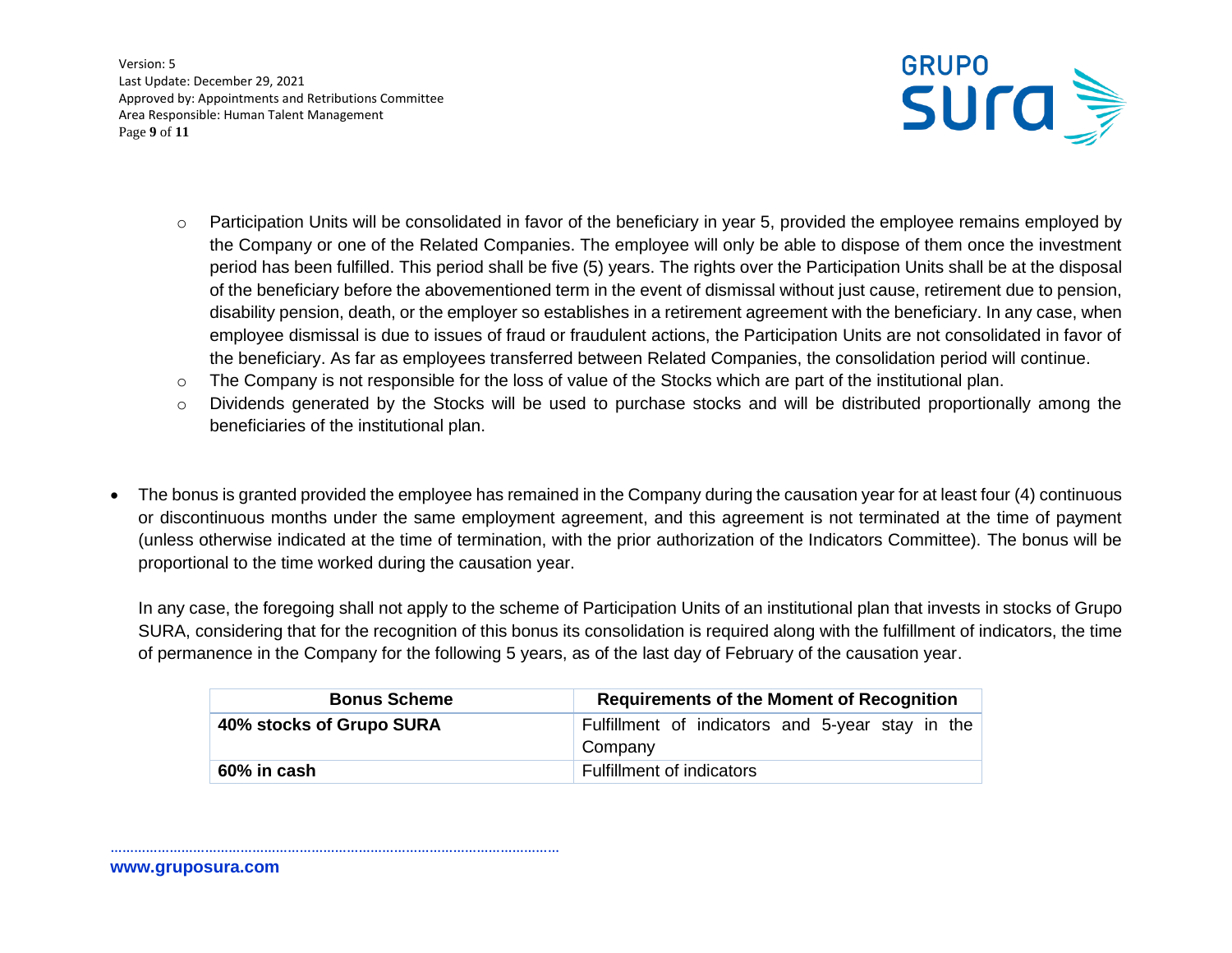Version: 5 Last Update: December 29, 2021 Approved by: Appointments and Retributions Committee Area Responsible: Human Talent Management Page **10** of **11**



**Retirements:** If the employee resigns prior to the last day of February of the causation year, the right to the bonus will be lost, except in cases of termination upon recognition of old age or disability pension or death. In case of dismissal without just cause or the employer so establishes in an agreed leave, the bonus will be paid proportionally, provided that the employee, during the causation year, has been under the same employment agreement with the Company for more than four (4) continuous or discontinuous months. The calculation of the bonus shall be made taking into account the multiplier of the position level held by the employee in the Company at the time of retirement.

- **Transfers:** In the employee is transferred between Related Companies, the Human Talent Management of Grupo SURA will be responsible for managing and agreeing on the proportions to be assumed by each company.
- **Replacements:** When an employee is in charge of replacing another employee in a higher position level for no less than four (4) continuous or discontinuous months during the causation year, his/her bonus will be calculated based on the two (2) multipliers that apply proportionally. The salary to calculate and the payment scheme are those of the employee's position level. If the replacement is for less than four (4) months, the bonus will not be affected and will be paid with what corresponds to its own position level for the time worked during the causation year.
- **Paid or unpaid leaves:** When the time an employee is on leave surpasses thirty (30) days in the causation year, the bonus will be paid proportional to the time actually worked, provided the employee has remained in the Company during the causation year for at least four (4) continuous or discontinuous months under the same employment agreement. If such time is less than thirty (30) days, the calculation of the bonus shall not be affected.
- **Maternity leaves:** When the employee is on maternity leave, the period of disability during the causation year to calculate the bonus will not be discounted.
- **Absenteeism due to a disability:** The periods of disability during the causation year will not be deducted to calculate the bonus.